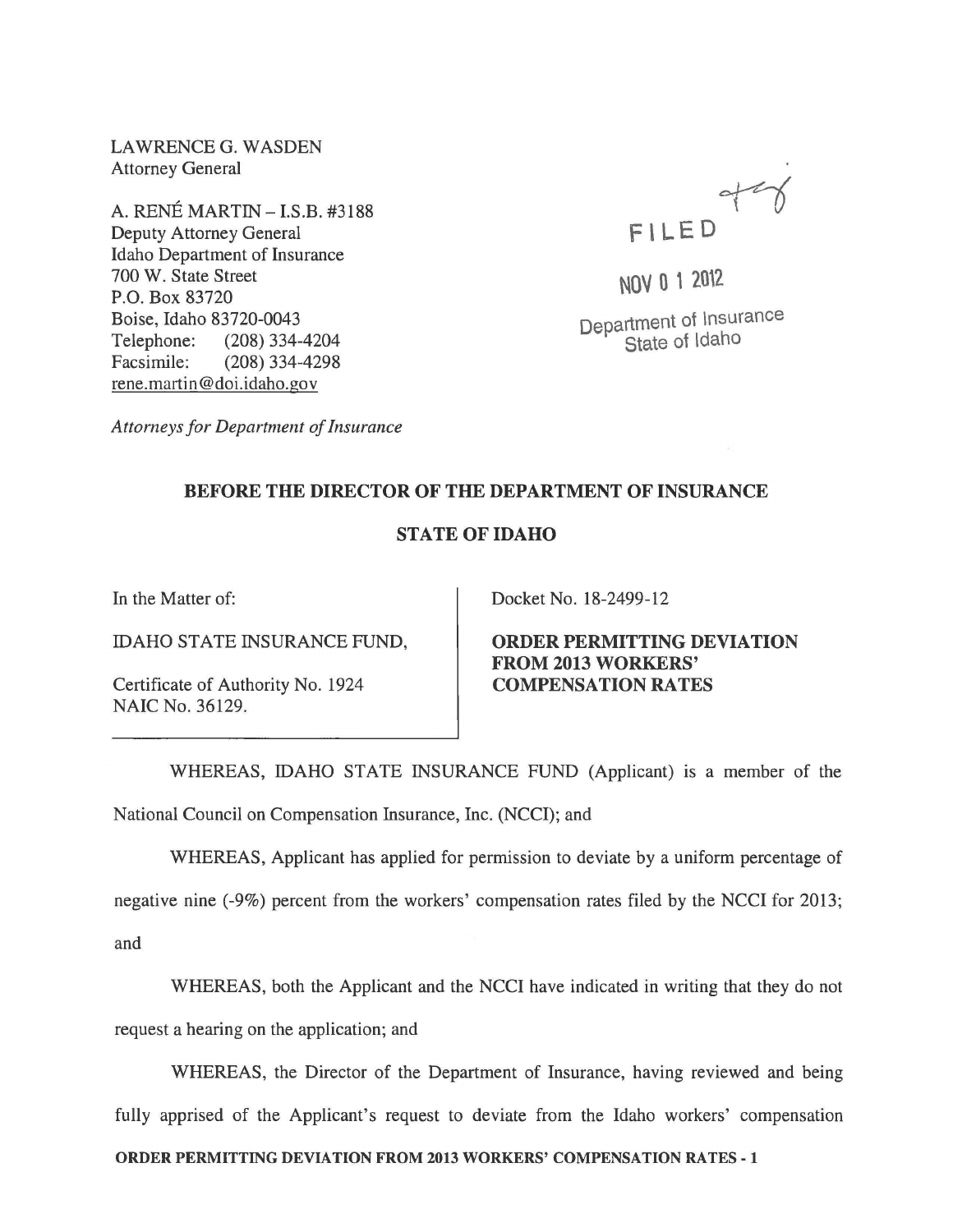premium rates filed by the NCCI for 2013, has determined that the requested rate deviation is justified;

NOW, THEREFORE, IT IS HEREBY ORDERED that, pursuant to Idaho Code § 41- 1614, the Applicant's request for a uniform percentage deviation of negative nine (-9%) percent from the workers' compensation rates filed by the NCCI for 2013, exclusive of terrorism rates, is GRANTED. This deviation from the Idaho workers' compensation premium rates filed by the NCCI for 2013 shall take effect on January 1, 2013, and shall remain in effect for one year from that date unless terminated sooner with the approval of the Director.

DATED this  $\mathcal{L}_{\text{day of November, 2012.}}$ 

STATE OF IDAHO DEPARTMENT OF INSURANCE

Whelham feal